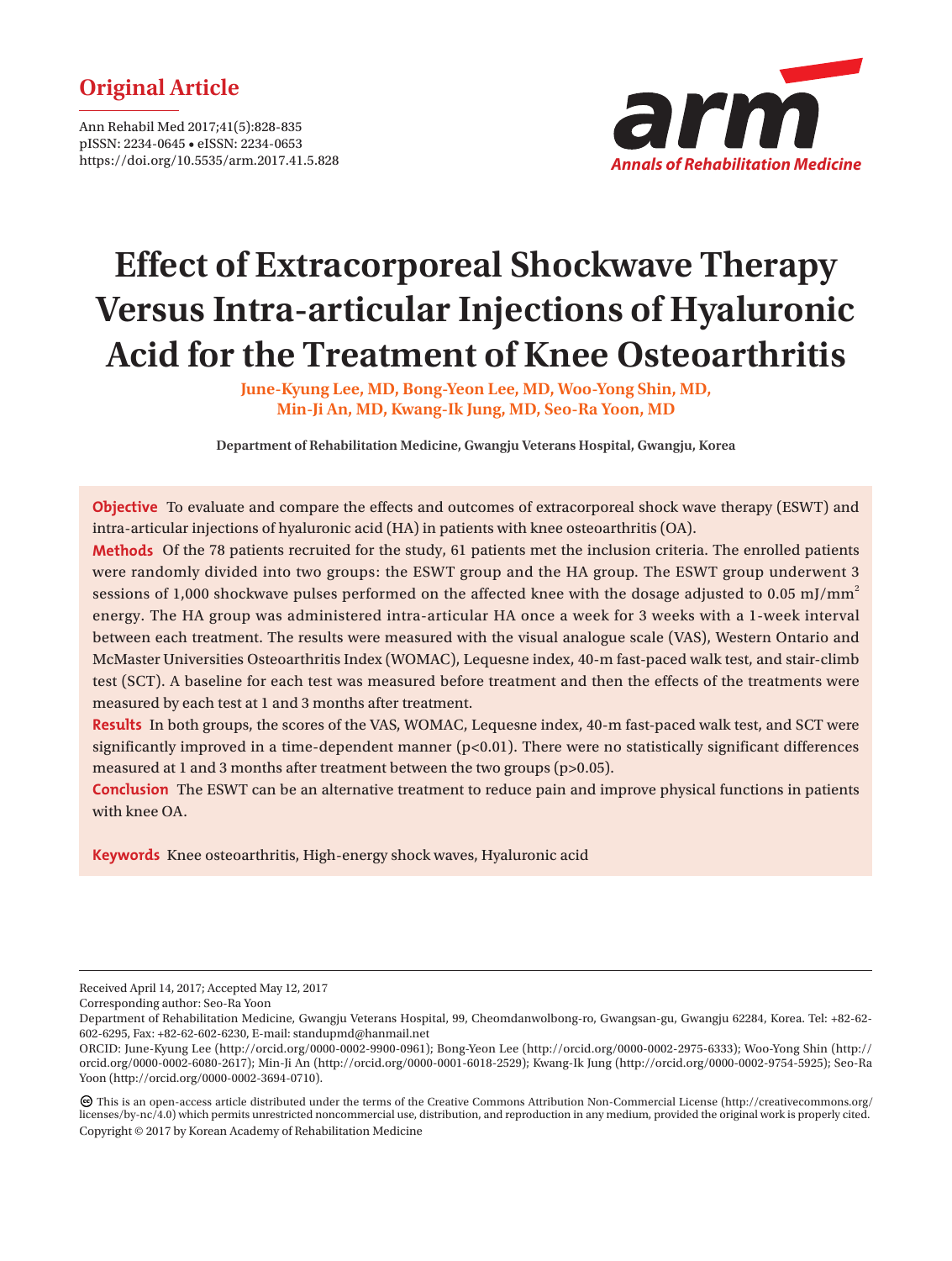# **INTRODUCTION**

Osteoarthritis (OA), a progressive degenerative joint disease, is associated with a variety of risk factors such as age, heredity, obesity, and external injury. OA occurs in varied foci that range from the cartilages to entire joints. The pathologic processes affect entire joints such as the synovium, bone, and cartilage, which results in degeneration of the joint. OA is characterized by the degeneration of the articular cartilage, osteophyte formation, subchondral bone sclerosis, degeneration of meniscus, and synovial proliferation. Such pathologic features cause pain, articular dysfunction, disability, and degrade quality of life. Most treatment goals of OA involve pain reduction, improvement of joint mobility, treatment of dysfunction, and improvement in the quality of life [1].

Knee joint arthritis is the most common disease caused by OA. Various treatment options are available for knee OA. The ideal treatment is a combined treatment of nonpharmacological and pharmacological therapies and in cases where symptomatic treatment is ineffective, the patient can resort to surgery. The non-pharmacological treatments include muscle strengthening, exercise, weight management, thermal modalities, and transcutaneous electrical nerve stimulation (TENS). The pharmacological treatments include acetaminophen, nonsteroidal anti-inflammatory drugs (NSAIDs), capsaicin, opioids, and intra-articular injections of corticosteroids or hyaluronic acid (HA) [2]. Most of the patients with knee OA are elderly with comorbidities [3]. In this context, the intra-articular therapies were widely employed. The intra-articular injection of HA and corticosteroids is a recommended treatment for knee OA [4]. However, although diverse treatments are available for knee OA, the pain often persists [5]. As such, research for new knee OA treatments remains of interest.

Extracorporeal shock wave therapy (ESWT) is widely used for treating muscular skeletal diseases and pain relief. The curative effects of ESWT have been proved in cases involving plantar fasciitis, calcific tendinitis of the shoulder, epicondylitis, patellar tendinopathy, achilles tendinopathy, non-union and delayed union of long bone fracture, and avascular necrosis of the femoral head. Hence, ESWT is now extensively used for such afflictions [6]. Recently, ESWT was applied for knee OA by a veterinarian who had introduced ESWT for treating knee OA in horses [7,8]. The curative effects of ESWT for knee OA are reported in some animal studies. These reports reveal that the application of ESWT to the arthritic joint of animals delayed the OA progression, improved motor dysfunction, reduced pain, and observed a regression of OA and chondroprotective effects [9-12]. Some recent studies elucidated that ESWT has an effect on pain relief and improvement of knee functions when applied to human subjects [13-15]. Considering these study results, ESWT can be a beneficial option for knee OA treatment.

A previous study comparing the effects of ESWT and intra-articular corticosteroids injection for knee OA has been reported [16]. In the study, pain relief, improved dysfunction, and improved range of motion of knee joints were predominantly observed in the ESWT and intraarticular corticosteroids injection group as compared to the control group. Also, these effects were detected more in the ESWT group than in the intra-articular corticosteroids injection group. However, a direct comparison of ESWT and intra-articular HA injection for the treatment for symptomatic human knee OA has rarely been investigated.

This study therefore compared the effects of ESWT and intra-articular HA injection in patients with knee OA.

# **MATERIALS AND METHODS**

# **Participants**

Patients suffering from knee pain who visited a general hospital for a minimum of 3 months were recruited from January 2015 to December 2015. The inclusion criteria were as follows: (1) people aged 45 years or more; (2) subjects diagnosed with knee OA according to the clinical criteria of the American College of Rheumatology [17]; (3) subjects diagnosed with grade II or III OA during radiological examination as defined by the radiological classification of Kellgren and Lawrence (K-L) scale for knee OA [18]; (4) subjects with tenderness in the medial tibial plateau area; and (5) subjects who had pain on one side of the knee. In cases where patients experienced pain in both knees, we applied ESWT and HA injections on the more painful side. The exclusion criteria included: (1) subjects having other illnesses of neurologic diseases, cardiac disorders, hemodynamically unstable systems, or physical functions; (2) subjects who have received intraarticular injection treatment or ESWT on the affected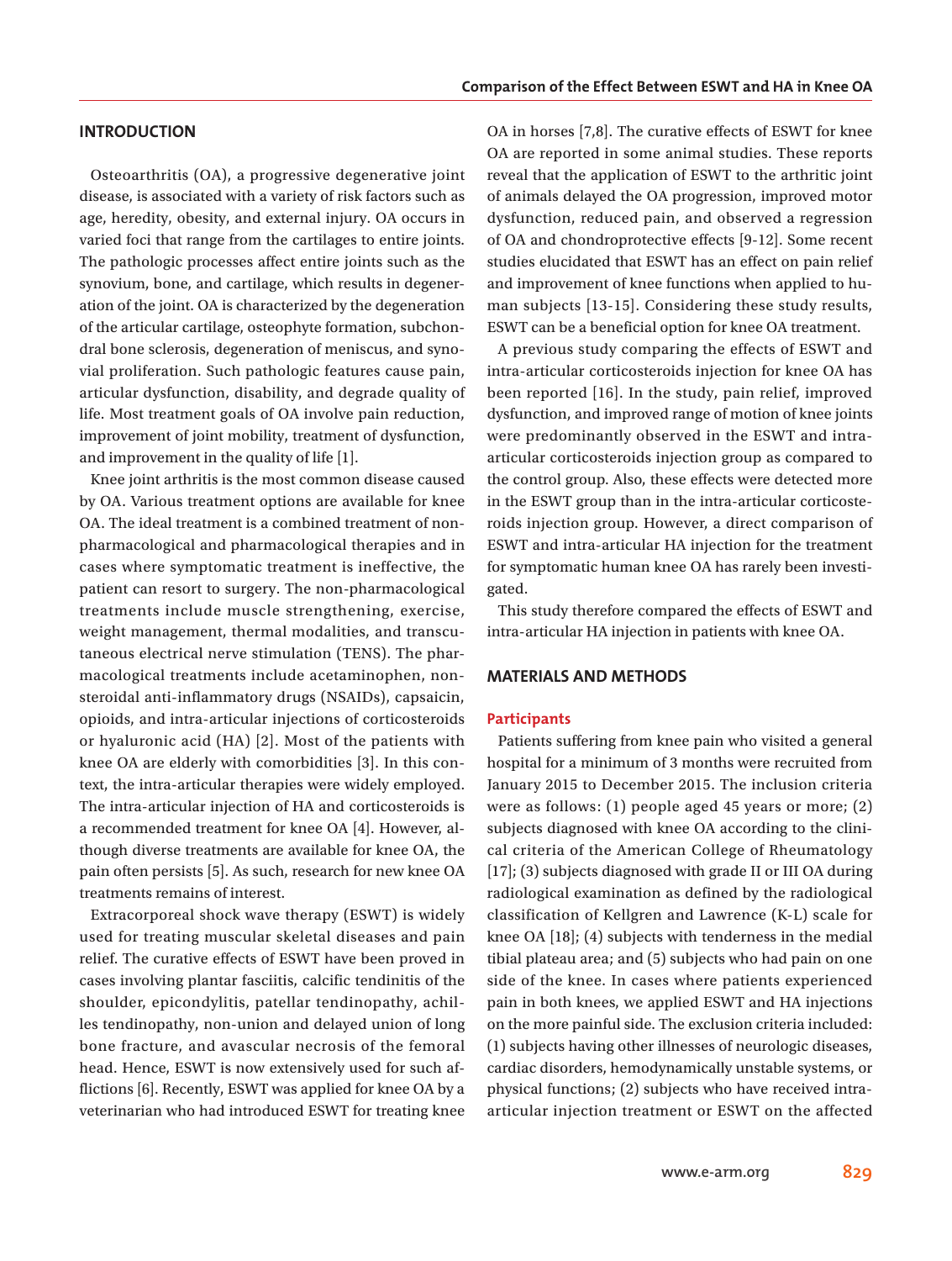knee within the past 6 months; (3) subjects with previous medical histories involving the affected knee such as external injuries, surgeries, cancer, and malignant tumors; (4) subjects who did not permit radiological examinations or magnetic resonance images (MRIs).

Of the 78 subjects recruited, 61 patients met the inclusion criteria. This research was approved by the Institutional Review Board of the Gwangju Veterans Hospital (2015-1-1) and carried out at a single medical center. Consent forms were received before commencement of the study. This study was conducted in compliance with the principles set forth in the Declaration of Helsinki.

#### **Methods**

A prospective randomized controlled study was carried out. Computer aided randomization was performed before conducting the study. Independent investigators not involved in treating the patients or measuring their outcomes divided the patients into the ESWT group (n=31; receiving ESWT) or the HA group (n=30; receiving intraarticular injection of HA).

For the ESWT group, we employed the Dornier EPOS Ultra device (Dornier MedTech, Kennesaw, GA, USA) that was approved in 2001. The ESWT has an electromagnetic source and uses a smart focus type. A total of 3 sessions of ESWT were performed weekly for the 31 patients in the ESWT group. During ESWT, the patients had to lie on the table in a supine position with their knees bent to about 90°. At every treatment session, 1,000 pulses of shockwave with an energy dose of 0.05 mJ/mm<sup>2</sup> were applied to the tender point of the medial tibial plateau area in the affected knee [15]. ESWT was performed by physicians

who did not participate in randomizing the patients and measuring their outcomes.

In the HA group, 2 mL of HA (sodium hyaluronate,  $20 \text{ mg}/2 \text{ mL}$ , molecular weight  $3\times10^6$  Daltons) was administered weekly for 3 consecutive weeks into the affected knee using a lateral midpatellar approach (Fig. 1). Patients had to lie on the table in a supine position with their knees extended during the intra-articular HA injection. The medicinal substances were administered by transversely inserting a needle between the articular surface and the patellofemoral joint in the midpoint of the patella, after pushing the patella upward and shifting it to the lateral side [19]. All procedures were conducted under aseptic conditions. To avoid knee effusion, arthrocentesis was performed prior to the intra-articular HA injection. A physician experienced in musculoskeletal injections performed the procedure; the same technique was used for all patients.

No patients were allowed to receive additional treatments such as physical therapy, acupuncture, steroid injection, and analgesics. They were asked to avoid weight bearing motions that imposed an excessive burden on the affected knee, such as standing for a long time, jogging, and lifting heavy objects for the first 48 hours after each treatment. Low-level physical activities were recommended.

#### **Outcome measures**

The primary outcome measure was pain intensity as indicated by the visual analogue scale (VAS). The scores were based on pain intensity, where 0 and 10 points represent an absence of pain and a maximal intensity level



**Fig. 1.** A flow diagram, showing the treatment process and assessment. ESWT, extracorporeal shock wave therapy; HA, hyaluronic acid.

**830 www.e-arm.org**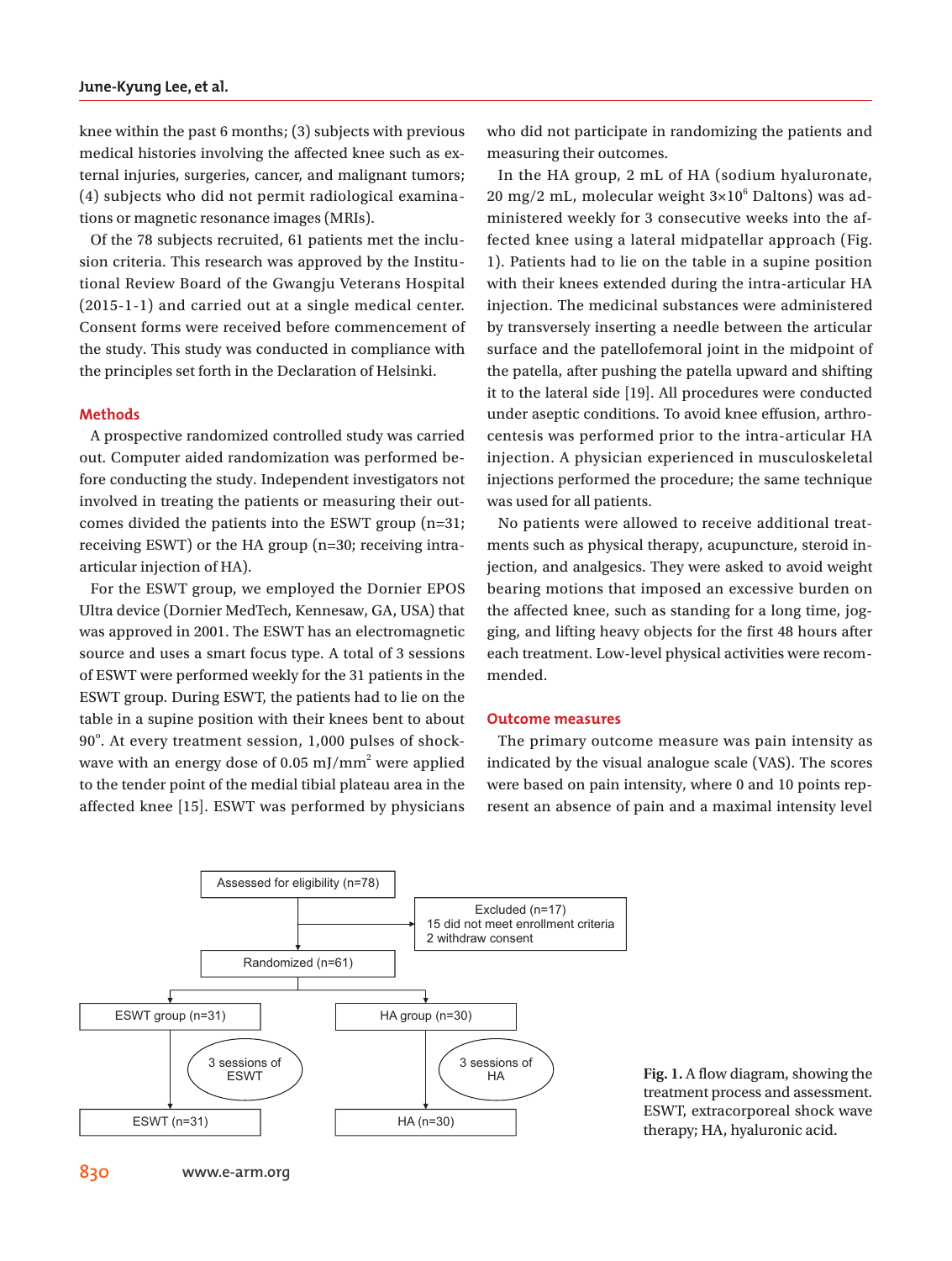of pain, respectively [20]. The VAS in this study measured the average pain intensity that patients suffered during their normal lives. The secondary outcome measurement was disability. In this study, the physical functions were evaluated using both patient-reported measures and performance-based measures. The Western Ontario and McMaster Universities arthritis index (WOMAC) and Lequesne index were applied as patient-reported measures, and the 40-m fast-paced walk test and 9-step stair-climb test (SCT) were employed as performance-based tests.

The WOMAC, a validated disease-specific self-reporting questionnaire, is an examination for evaluating OA symptoms [21]. The index is a 24-item questionnaire, grouped into three subscales including pain, stiffness, and physical function. The total score is calculated by adding the points of the three subscales. The WOMAC scores range from 0 (best) to 96 (worst) points which are based upon the severity of symptoms. The Lequesne index includes 11 questions regarding knee discomfort, endurance of ambulation, and difficulties in daily life. It is scored as follows: 24 points as the maximum score represents the heaviest dysfunction; 1–3 points indicate a mild dysfunction; and 7 points or less denote acceptable functional status [22]. The 40-m fast-paced walk test measures short-distance walking activities. The patients were asked to walk at the fastest speed as safely as possible, but not to run. They walked a total of 40 m by repeating a 10-m walk departing at a starting point and then walking another 10 m by returning to the starting point. The score was the time required to complete this task [23]. The 9-step SCT is an examination for measuring the time required to go up and down 9 stairs (stair height 20 cm), and it was measured on a centisecond basis with a stopwatch. The patients were required to go up and down the stairs safely and comfortably at their normal speed. If necessary, they could use walking aids, which was duly recorded [24].

Targeting all patients, the VAS, WOMAC, Lequesne index, 40-m fast-paced walk test, and SCT were measured before treatment, and at 1 month and 3 months after the last treatment session. All of the outcome measurements were performed by physicians not involved in any randomization and treatment protocols.

#### **Statistical analysis**

A Student t-test was conducted to compare the homogeneity of the baseline variables between the two treatment groups (ESWT group and HA group). The treatment effect over time within each group and the difference in the treatment effect between the two groups were evaluated using repeated measures of ANOVA. All statistical analyses were conducted using the Statistical Package for Social Sciences (SPSS) ver. 22.0 (IBM, Armonk, NY, USA). Data were presented as mean±standard deviation. A p-

| <b>Variable</b>           | ESWT group $(n=31)$ | HA group $(n=30)$ | p-value <sup>a)</sup> |
|---------------------------|---------------------|-------------------|-----------------------|
| Sex (male:female)         | 25:6                | 26:4              |                       |
| Age $(yr)$                | $67.7 \pm 5.5$      | $69.1 \pm 6.2$    | 0.383                 |
| Height (cm)               | 164.6±7.7           | $164.5 \pm 7.1$   | 0.950                 |
| Weight (kg)               | $67.9 \pm 14.0$     | $65.5 \pm 9.3$    | 0.448                 |
| BMI (kg/m <sup>2</sup> )  | $24.9 \pm 3.9$      | $24.2 \pm 3.1$    | 0.442                 |
| Duration (mo)             | $17.0 \pm 11.3$     | $19.1 \pm 12.8$   | 0.511                 |
| K-L grade                 | $2.3 \pm 0.5$       | $2.4 \pm 0.5$     | 0.605                 |
| <b>VAS</b>                | $5.17 \pm 1.18$     | $5.53 \pm 1.33$   | 0.771                 |
| <b>WOMAC</b>              | 37.17±12.07         | 39.90±11.15       | 0.366                 |
| Lequesne index            | $11.22 \pm 2.71$    | $11.13\pm3.09$    | 0.227                 |
| 40-m fast-paced walk test | $48.19 \pm 15.13$   | $49.19 \pm 15.23$ | 0.614                 |
| <b>SCT</b>                | $23.31 \pm 5.48$    | $22.72\pm 6.05$   | 0.886                 |

**Table 1.** The demographic and baseline clinical characteristics of patients

Values are presented as numbers or means±standard deviation.

BMI, body mass index; K-L grade, Kellgren-Lawrence grade; VAS, visual analogue scale; WOMAC, Western Ontario and McMaster University Osteoarthritis Index; SCT, atair-climb test. a)Student t-test.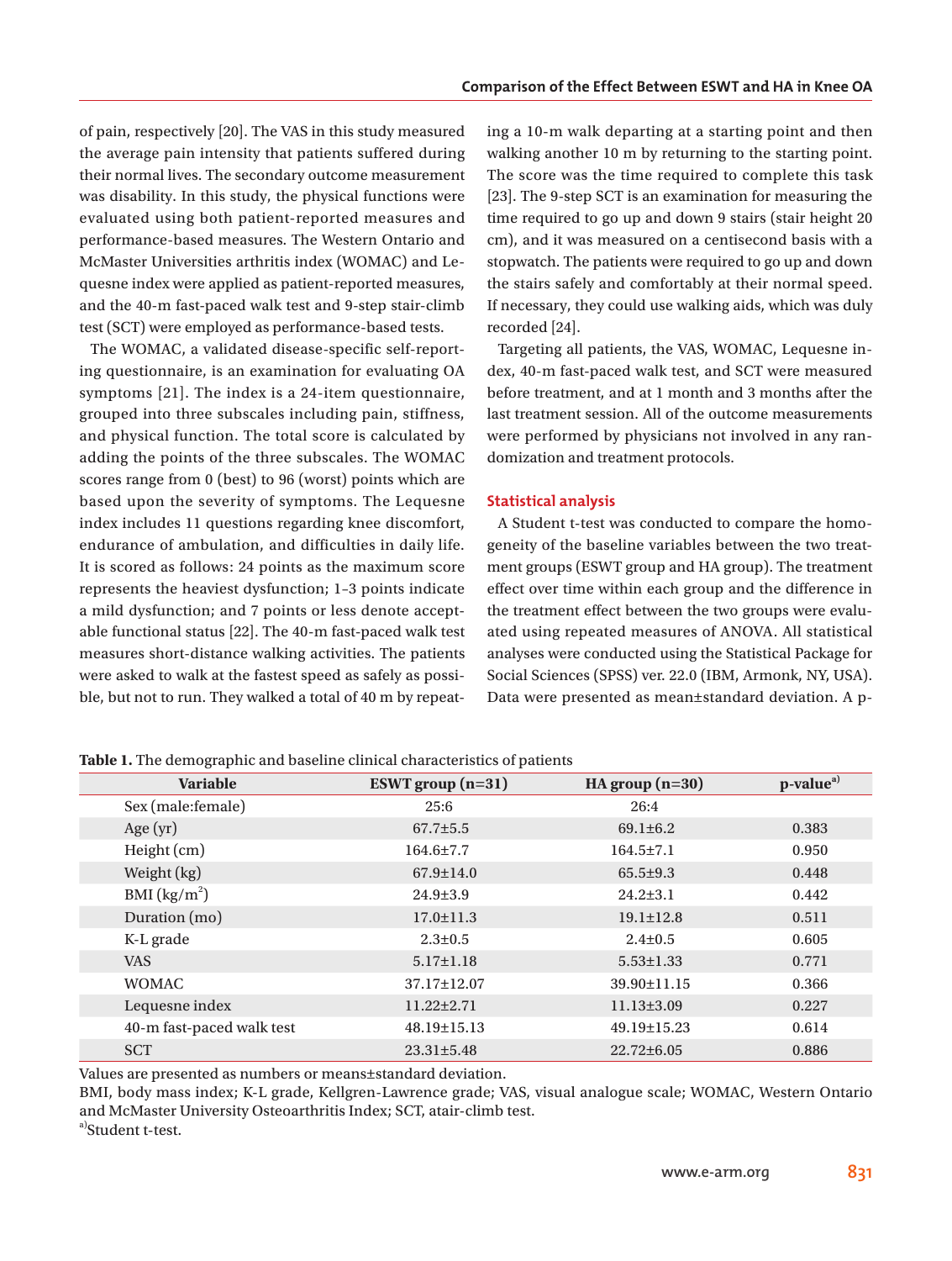value less than 0.05 was considered statistically significant.

# **RESULTS**

### **Patient characteristics**

No statistical differences in sex, age, height, weight, body mass index, disease duration, K-L grade, VAS score, WOMAC score, Lequesne index score, 40-meter fast-paced walk test score, SCT score were found in the two groups before treatment (Table 1). Although some patients complained of weak side-effects in the treated regions, no treatment was suspended due to serious sideeffects or complications.

#### **Pain intensity**

At baseline, the VAS scores were 5.17±1.18 in the ESWT

group and 5.53±1.33 in the HA group. A month after treatment, the VAS scores were down by 3.33±1.42 in the ESWT group and by 2.93±1.48 in the HA group; at 3 months post treatment, the scores were further reduced to 2.93±2.08 in the ESWT group and 2.63±2.09 in the HA group. Compared to the baseline, the VAS scores decreased significantly up to the 3-month follow-up in a time-dependent manner in both the groups (p<0.01 for time effect). No significant differences were observed between the two groups at 1 month and 3 months after treatment (p>0.05) (Fig. 2).

#### **Physical function**

The baseline scores for WOMAC were 37.17±12.07 in the ESWT group and 39.90±11.15 in the HA group. At 1 month post treatment, the WOMAC scores were 30.03± 10.04 and 29.97±8.11, respectively; at 3 months post



**Fig. 2.** The visual analogue scale (VAS) score (A), Western Ontario and McMaster Universities arthritis index (WOMAC) score (B), Lequesne index score (C), 40-m fast-paced walk test score (D), and stair climb test (SCT) score (E) at baseline and 1- and 3-month follow-ups after treatment in the ESWT group and the HA group. These figures show significant improvement for both groups in all treatment outcomes for the entire period (p<0.01 for time effect, p>0.05 for group-time interaction).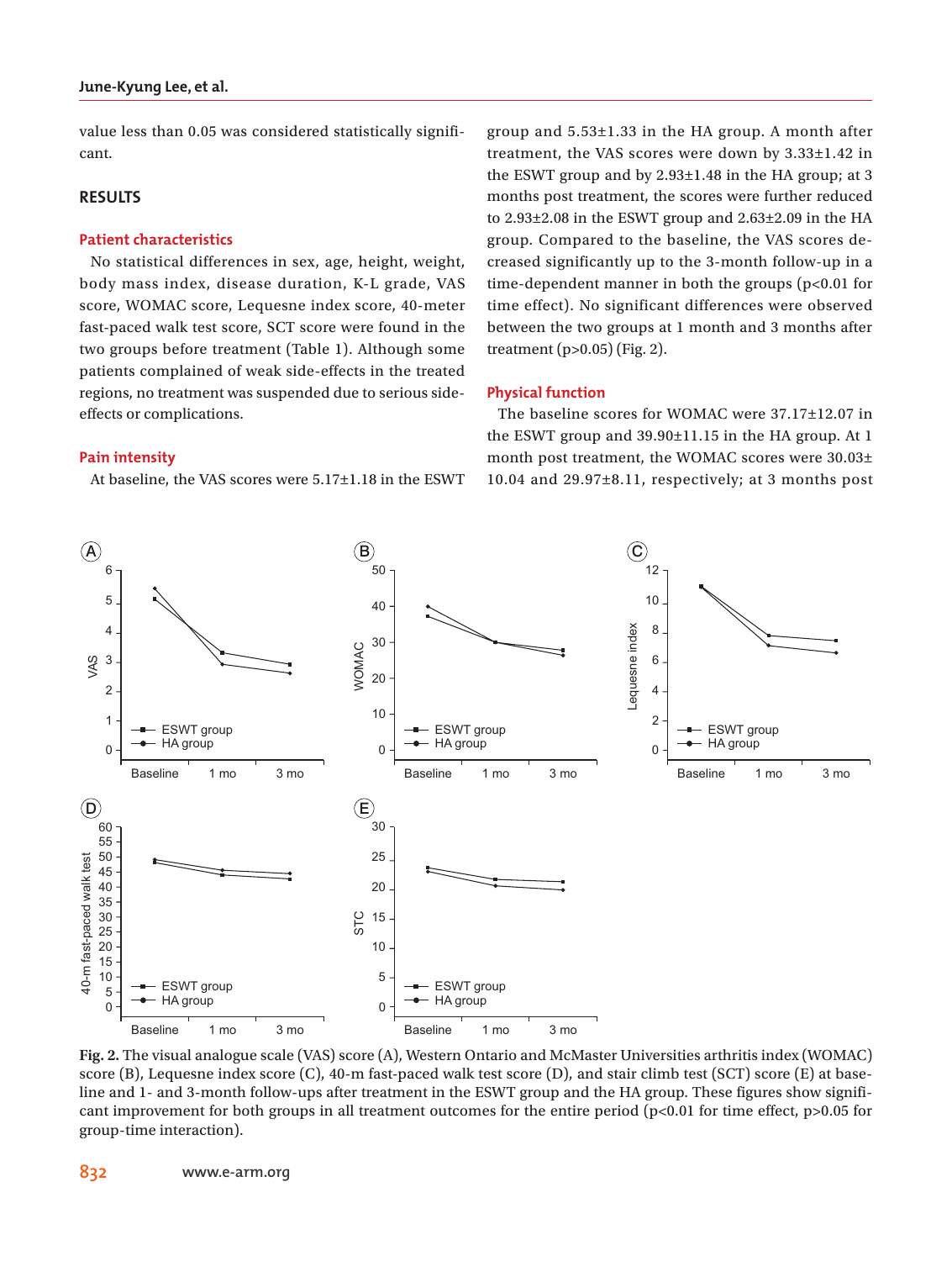treatment, the scores had further reduced to 27.73±10.13 and 26.37±8.00, respectively. The Lequesne index was recorded as  $11.22 \pm 2.71$  and  $11.13 \pm 3.09$  in the ESWT group and the HA group, respectively, at baseline. At 1 month post treatment, the scores were 7.83±2.40 and 7.15±2.40, respectively; at 3 months post treatment, the scores were 7.47±2.40 and 6.65±2.65, respectively. The 40-m fastpaced walk test baseline scores were 48.19±15.13 in the ESWT and 49.19±15.23 in the HA group. After 1 month, the scores were 44.06±14.20 and 44.59±15.00, respectively; at 3 months after treatment, the scores were 42.70± 14.09 and 44.49±14.31, respectively. The baseline SCT scores were 23.31±5.48 in the ESWT group and 22.72± 6.05 in the HA group. At 1 month post treatment, the scores were 21.31±5.34 and 20.26±4.49, respectively; at 3 months post treatment, the scores were 20.94±5.22 and 19.57±4.12, respectively.

All of the evaluated test scores decreased significantly in both groups up to the 3-month follow-up in a timedependent manner compared to baseline levels (p<0.01 for time effect). No significant differences were observed between the groups at 1 month and 3 months after treatment for all tests  $(p>0.05)$  (Fig. 2).

### **DISCUSSION**

Non-operative treatments are administered to many patients with knee OA to alleviate the symptoms and treat functional limits [25]. A combined treatment of nonpharmacological and pharmacological therapies was recommended as an ideal knee OA treatment protocol in the 2012 American College of Rheumatology guidelines [26]. ESWT has been widely used for treating a variety of musculoskeletal diseases such as calcifying shoulder tendinitis, lateral epicondylitis of the elbow, and plantar fasciitis [6]. It has just recently been proposed as a treatment for knee OA treatment. OA is characterized by pathological changes of the articular cartilage and subchondral bone [1]. The exact ESWT mechanism for joint OA is not clear but some studies have demonstrated the effects of ESWT on OA pathogenesis. Some animal studies have also reported the effects of ESWT on the articular cartilage and subchondral bone. Wang et al. [11,12,27] proved the effects of ESWT on knee OA through pathohistological and immunohistochemical analysis. They reported that chondroprotective effects were observed in the impaired cartilage and OA-induced changes were reinstated by applying ESWT to the osteoarthritic knees of rats. Zhao et al. [9] demonstrated that nitric oxide (NO) formation was reduced in the synovial cavity of the knee joint, and chondrocyte apoptosis was also inhibited by applying ESWT to rabbits with OA. This approach resulted in a decrease in the catabolic rate within the osteoarthritic joint and induced disease-modifying effects.

In this study, ESWT as well as intra-articular HA injections were effective in ameliorating pain and functional disability (p>0.05). The curative effects of ESWT on knee OA corresponded to the results found in previous studies. Zhao et al. [13] reported pain reduction and improved knee functions in patients with knee OA in comparison to a placebo at 12-week follow-up after ESWT. Kim et al. [14] also reported that ESWT was effective in alleviating the knee pain of OA patients and improving their physical functions, and that both medium-energy ESWT (0.093 mJ/mm<sup>2</sup>) and low-energy ESWT (0.040 mJ/mm<sup>2</sup>) were effective. However, greater curative effects were shown in medium-energy ESWT group when comparing the two groups. Cho et al. [15] conducted ESWT on chronic stroke patients with knee OA. They revealed that ESWT was effective in both pain reduction and physical function improvement and that Doppler activity increased when observed with ultrasonic waves. ESWT has several advantages. Specifically, it is noninvasive, convenient, does not require hospitalization and has fewer complications. ESWT is a good alternative to avoid such risks associated with intra-articular HA injections such as bleeding, postinjection soreness, infection, allergy, and needle phobia.

A recent study recommended intra-articular HA injections for knee OA [4]. It has been widely reported and proved that intra-articular HA injection is relatively safe and effective in reducing pain and ameliorating physical functions [25]. According to an updated meta-analysis study, intra-articular HA injections showed a significant effect on pain relief and dysfunction improvement at 3 months after knee OA treatment [28]. The exact mechanism for HA has not been elucidated; however, a proposed mechanism for the HA effect was reported. Specifically, HA showed chondroprotective effects by binding to a cluster of differentiation 44 (CD44) receptors, reduced chondrocyte apoptosis, indicated anti-inflammatory effects by affecting interleukins and leukocytes, facilitated the synthesis of proteoglycan and glycosaminoglycan,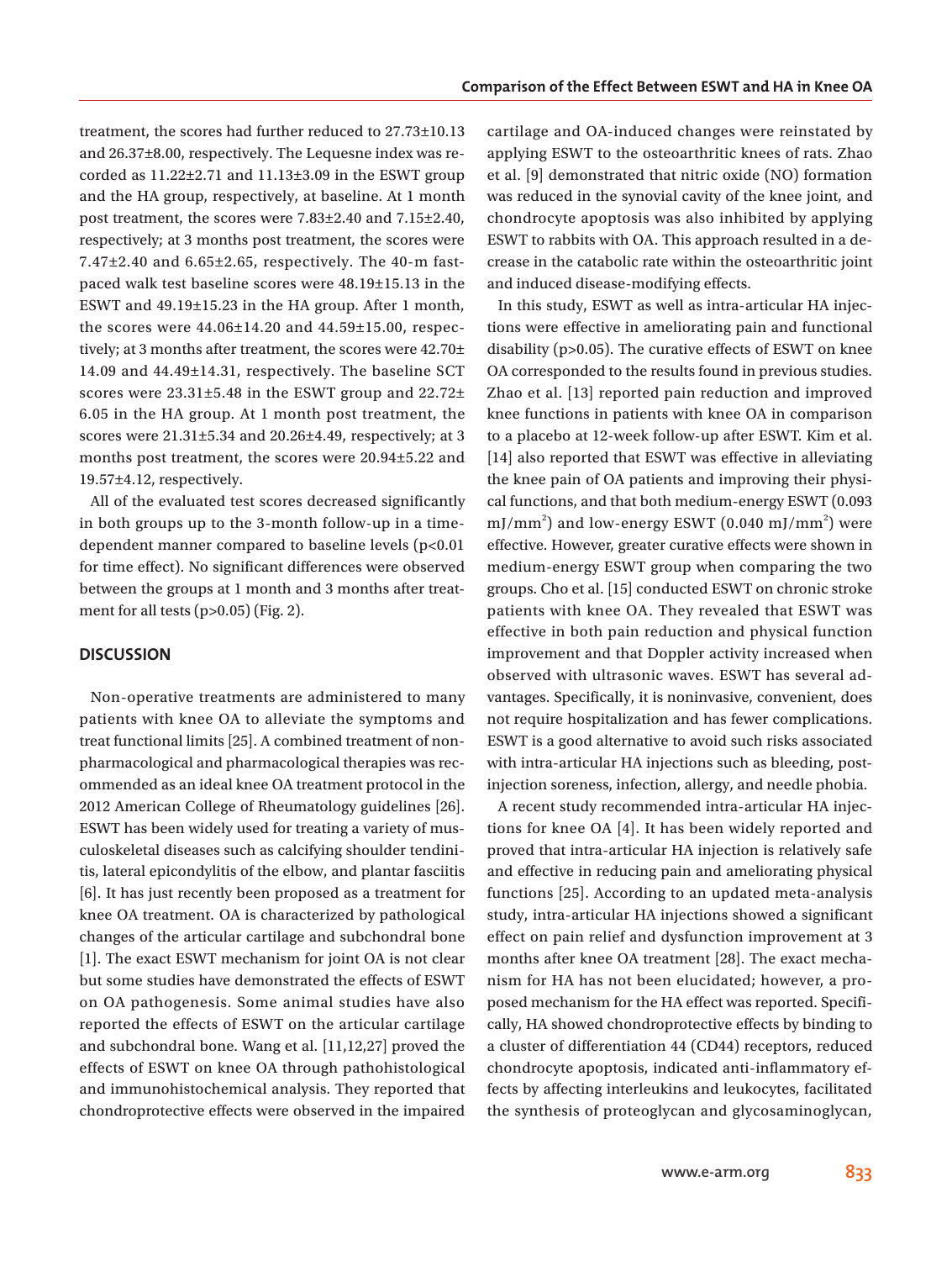showed physical effects like joint lubrication and shock absorption, and had a painkilling effect [29].

We conducted performance-based tests to supplement the patient-reported measures. In this study, performance-based measures improved in comparison with the baseline levels (p<0.01). Such improved performancebased measures in the HA group correspond to the results of prior studies. Petrella et al. [30] administered intra-articular hyaluronate sodium to knee OA patients and proved its effects by measuring their physical functions with VAS, WOMAC, self-paced walking, and stepping test. Sun et al. [31] demonstrated the effects of intraarticular HA on pain, physical function, and balance in patients with knee OA. Marks [32] analyzed factors affecting stair walking in female knee OA patients and found that pain was more strongly correlated with stair-walking time than with age, weight, height, and disease severity. Considering such study results, we conclude that the improved performance-based functions detected in the ESWT and the HA groups are associated with pain reduction after treatment.

This study has some limitations. Placebo effects were not evaluated since no control groups were included in the study. The sample size was relatively small and the follow-up period was short. Factors relevant to ESWT effects (such as energy intensity and treatment intervals) were not investigated. Thus, future studies are required that include control groups, a large sample size, longterm follow-up, and evaluation of the contributing factors affecting the treatment effects.

To conclude, the ESWT and intra-articular HA therapy are effective in alleviating pain and improving physical functions in patients with knee OA. Statistically, no significant differences in curative effects were observed between the two treatments. Therefore, ESWT can be considered another option that is as effective as intraarticular HA injections for treating knee OA.

# **CONFLICT OF INTEREST**

No potential conflict of interest relevant to this article was reported.

# **REFERENCES**

1. Abramson SB, Attur M. Developments in the scientific

understanding of osteoarthritis. Arthritis Res Ther 2009;11:227.

- 2. Zhang W, Moskowitz RW, Nuki G, Abramson S, Altman RD, Arden N, et al. OARSI recommendations for the management of hip and knee osteoarthritis, Part II: OARSI evidence-based, expert consensus guidelines. Osteoarthritis Cartilage 2008;16:137-62.
- 3. Roberts E, Delgado Nunes V, Buckner S, Latchem S, Constanti M, Miller P, et al. Paracetamol: not as safe as we thought? A systematic literature review of observational studies. Ann Rheum Dis 2016;75:552-9.
- 4. Nguyen C, Lefevre-Colau MM, Poiraudeau S, Rannou F. Evidence and recommendations for use of intraarticular injections for knee osteoarthritis. Ann Phys Rehabil Med 2016;59:184-9.
- 5. Sofat N, Ejindu V, Kiely P. What makes osteoarthritis painful? The evidence for local and central pain processing. Rheumatology (Oxford) 2011;50:2157-65.
- 6. Wang CJ. Extracorporeal shockwave therapy in musculoskeletal disorders. J Orthop Surg Res 2012;7:11.
- 7. Revenaugh MS. Extracorporeal shock wave therapy for treatment of osteoarthritis in the horse: clinical applications. Vet Clin North Am Equine Pract 2005;21:609- 25, vi.
- 8. Frisbie DD, Kawcak CE, McIlwraith CW. Evaluation of the effect of extracorporeal shock wave treatment on experimentally induced osteoarthritis in middle carpal joints of horses. Am J Vet Res 2009;70:449-54.
- 9. Zhao Z, Ji H, Jing R, Liu C, Wang M, Zhai L, et al. Extracorporeal shock-wave therapy reduces progression of knee osteoarthritis in rabbits by reducing nitric oxide level and chondrocyte apoptosis. Arch Orthop Trauma Surg 2012;132:1547-53.
- 10.Ochiai N, Ohtori S, Sasho T, Nakagawa K, Takahashi K, Takahashi N, et al. Extracorporeal shock wave therapy improves motor dysfunction and pain originating from knee osteoarthritis in rats. Osteoarthritis Cartilage 2007;15:1093-6.
- 11.Wang CJ, Weng LH, Ko JY, Wang JW, Chen JM, Sun YC, et al. Extracorporeal shockwave shows regression of osteoarthritis of the knee in rats. J Surg Res 2011;171: 601-8.
- 12.Wang CJ, Sun YC, Wong T, Hsu SL, Chou WY, Chang HW. Extracorporeal shockwave therapy shows timedependent chondroprotective effects in osteoarthritis of the knee in rats. J Surg Res 2012;178:196-205.